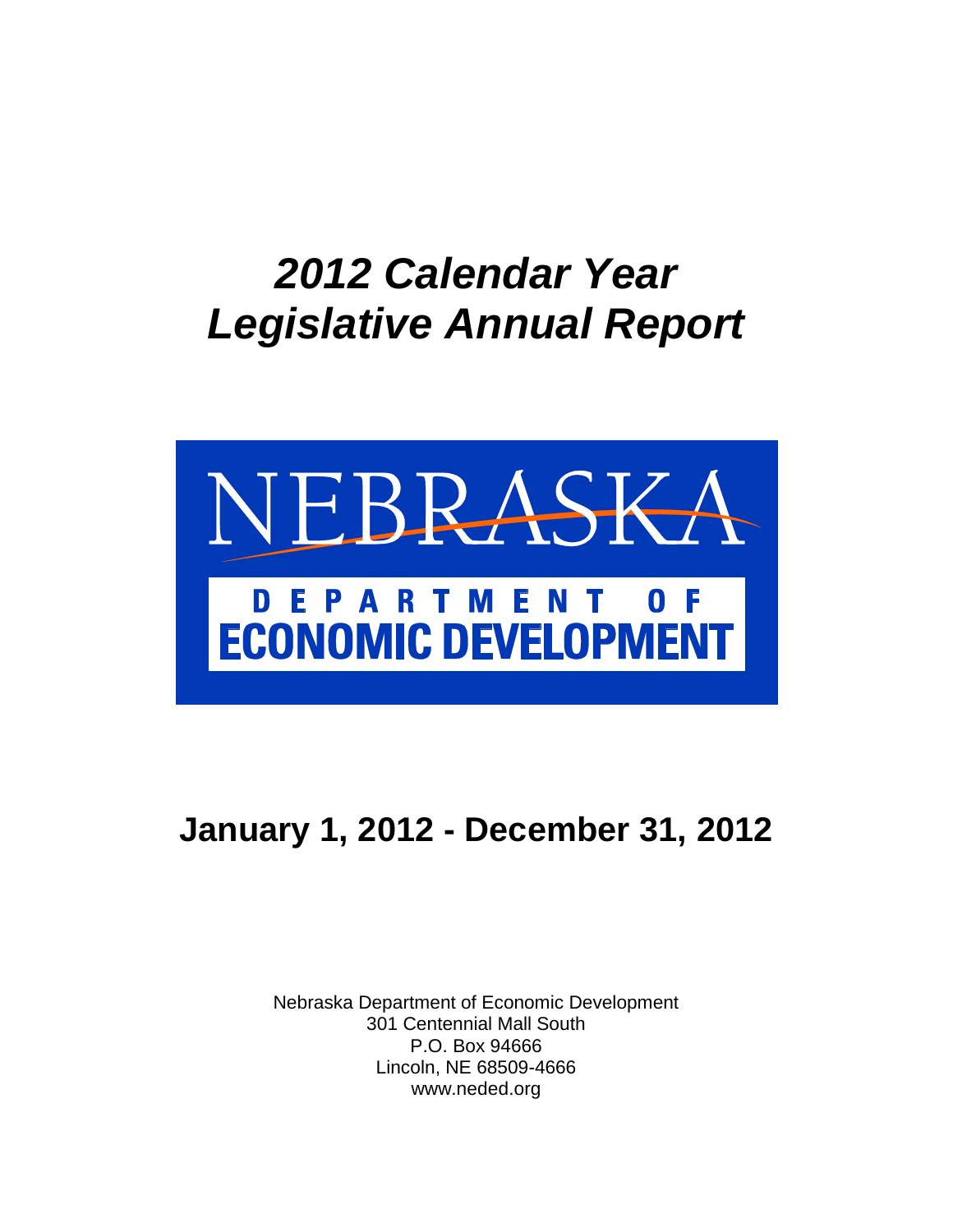

Dear Governor Heineman, Members of the Nebraska Legislature, Fellow Nebraskans:

It is my honor and privilege to present to you the Nebraska Department of Economic Development's 2012 Calendar Year Annual Report.

Featured here, you will find synopses of the programs required by the Legistature for annual reporting, including the Business Innovation Act, Civic and Convention Center Financing Fund, Customized Job Training, InternNE, Nebraska Affordable Housing Trust Fund, Nebraska Operational Assistance Act, and Site and Building Development Fund.

As you will see, we have continued a course in excellence, helping bolster Nebraska's economy through a variety of programs all targeted toward meeting our communities' most critical needs.

Sincerely,

Catherine Doging

Catherine D. Lang **Director**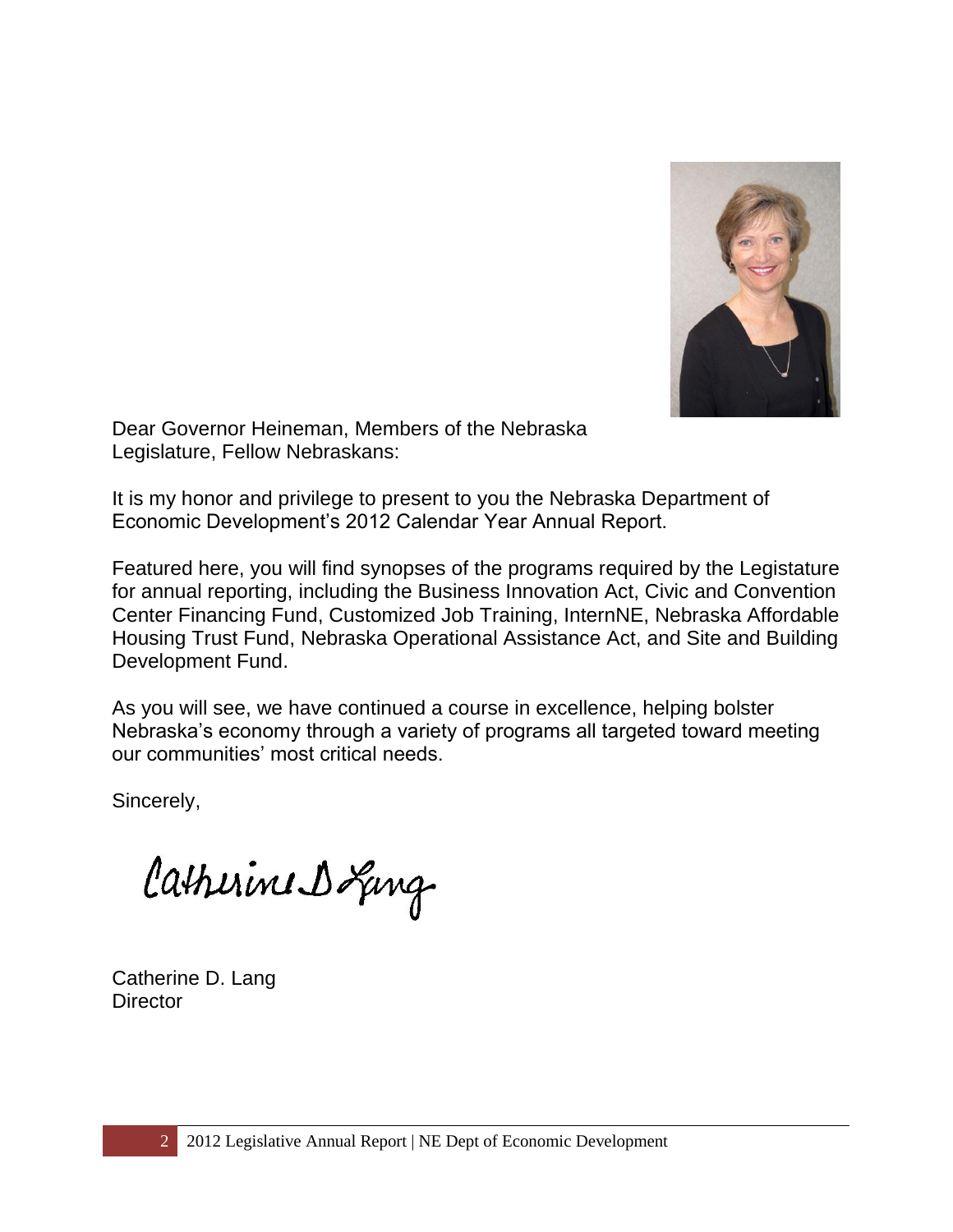#### **Business Innovation Act**

The Business Innovation Act (BIA) provided grant funding or commercialization investment to 41 companies, helping spur entrepreneurship, and support the transfer of Nebraska-based technology and innovation throughout Nebraska. Specifically, the BIA assisted high-growth, high technology companies, small businesses, and microenterprises that create wealth and quality jobs.

Through the BIA, DED provided more than \$4.2 million in funding and leveraged over \$3.3 million in non-state investment for innovation projects. Through the Microenterprise Assistance Program, 129 new loans totaling \$1.7 million were made and 1,410 clients were provided technical assistance. While it is too early to evaluate the Act's performance based on recipients' documented goals (as a majority of these are still progressing through funded projects), many have reported that the BIA funding allowed them to move forward with a project, product, or technology they otherwise wouldn't have been able to advance or initiate.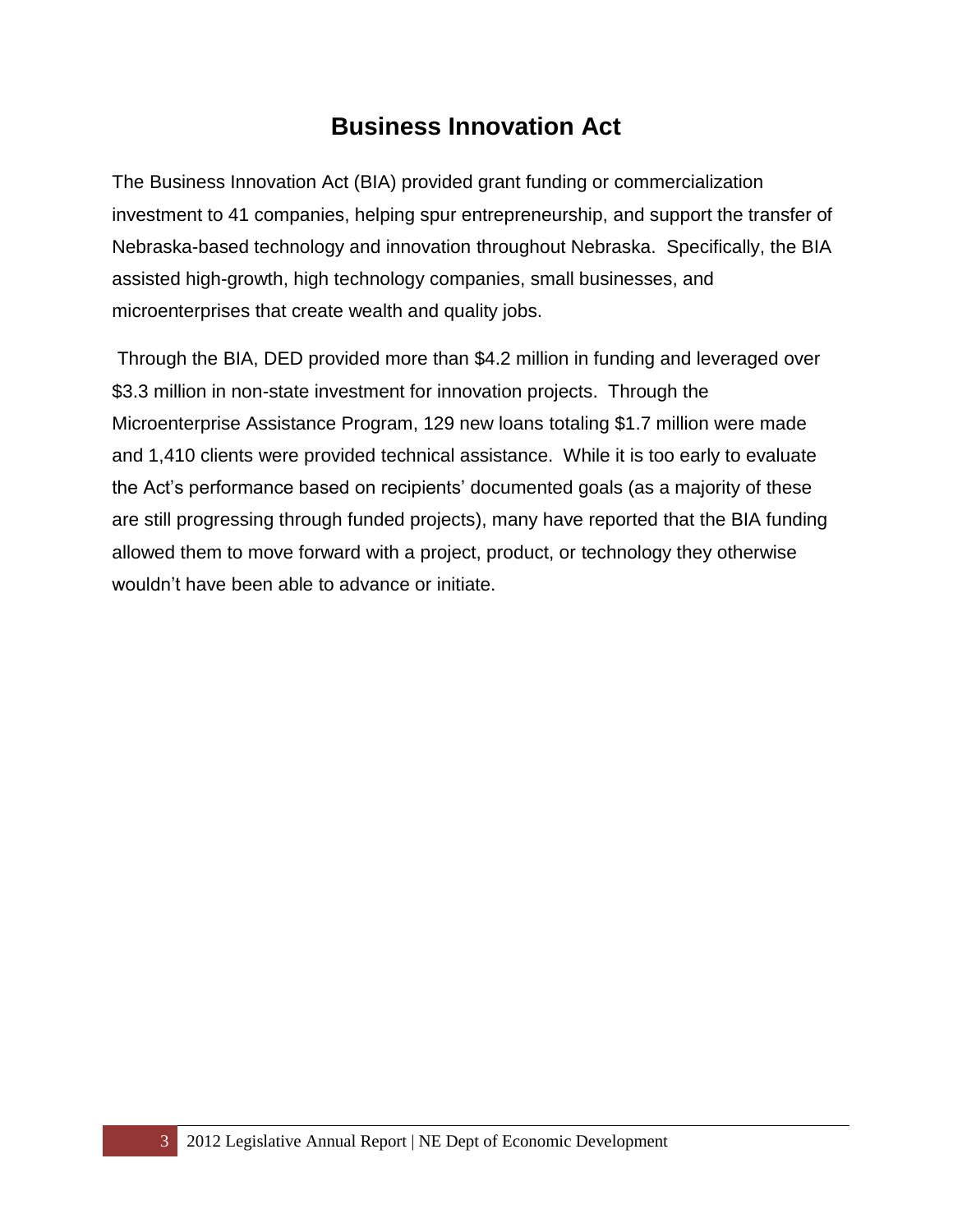|                                       |                         | <b>NIF</b>                             |                            |        |                                                                      |
|---------------------------------------|-------------------------|----------------------------------------|----------------------------|--------|----------------------------------------------------------------------|
|                                       | Prototype               | Commercialization                      | Value Added Agriculture    |        |                                                                      |
| <b>Applications Received</b>          | 54                      | 16                                     |                            |        |                                                                      |
| Applications Approved                 | 28                      |                                        |                            |        |                                                                      |
| Funds Awarded                         | 1,305,122.00<br>Ś.      | 2,200,000.00<br>Ŝ.                     | 75,785.00<br>Ś.            |        |                                                                      |
| Company location (City/town)          |                         |                                        |                            |        |                                                                      |
| Non-state Investment leveraged*       | Ś<br>652,561.00         | Ś<br>2,200,000.00                      | 18,946.25                  |        |                                                                      |
|                                       |                         |                                        |                            |        |                                                                      |
|                                       |                         |                                        |                            |        |                                                                      |
|                                       | Academic R&D            |                                        |                            |        |                                                                      |
|                                       | Phase I                 | Phase II                               |                            |        |                                                                      |
| <b>Applications Received</b>          | $\mathsf{q}$            | $\mathbf 0$                            |                            |        |                                                                      |
| <b>Applications Approved</b>          | 5                       | $\mathbf 0$                            |                            |        |                                                                      |
| <b>Funds Awarded</b>                  | 498,450.00<br>Ś         | Ś.<br>$\blacksquare$                   |                            |        |                                                                      |
| Company location (City/town)          |                         |                                        |                            |        |                                                                      |
| State University or College utilized  |                         |                                        |                            |        |                                                                      |
| Non-state Investment leveraged*       | 498,450.00              | Ś                                      |                            |        |                                                                      |
|                                       |                         |                                        |                            |        |                                                                      |
|                                       |                         |                                        | *Minimum matching          |        |                                                                      |
|                                       |                         |                                        | amount required, more non- |        |                                                                      |
|                                       |                         |                                        | state investment may have  |        |                                                                      |
| Total non-state investment leveraged* | \$3,369,957.25          |                                        | been levreaged.            |        | \$<br>4,286,857.00                                                   |
|                                       |                         |                                        |                            |        |                                                                      |
|                                       |                         | <b>SBIR</b>                            |                            |        |                                                                      |
|                                       | Phase 0                 | Phase I                                | Phase II                   |        |                                                                      |
| <b>Applications Received</b>          |                         |                                        |                            |        |                                                                      |
| <b>Applications Approved</b>          | $\mathcal{I}$           |                                        |                            |        |                                                                      |
| <b>Funds Awarded</b>                  | \$<br>10,000.00         | $\boldsymbol{\mathsf{S}}$<br>97,500.00 | \$<br>100,000.00           |        |                                                                      |
|                                       |                         |                                        |                            |        |                                                                      |
|                                       |                         |                                        |                            |        |                                                                      |
| List of all companies awarded         | Amount                  | Program                                | City, State                |        | <b>NAICS</b> NAICS Description                                       |
| Nature Technology Corporation         | 5,000.00<br>\$          | SBIR <sub>0</sub>                      | Lincoln, NE                | 541711 | Research and Development in Biotechnology                            |
| Goldenrod Growth LLC                  | Ś<br>5,000.00           | SBIR <sub>0</sub>                      | Lincoln, NE                | 541511 | <b>Custom Computer Programming Services</b>                          |
| Ground Fluor Pharmaceuticals          | \$<br>97,500.00 SBIR 1  |                                        | Lincoln, NE                |        | 325411 Medicinal and Botanical Manufacturing                         |
| Hermes Commerce                       | \$<br>100,000.00 SBIR 2 |                                        | Omaha, NE                  |        | 522320 Financial Transaction Process/Clearing                        |
| <b>Best Option Trading</b>            | \$                      | 50,000.00 Prototype                    | Omaha, NE                  |        | 541511 Custom Computer Programming Services                          |
| Red Cocoa                             | \$                      | 50,000.00 Prototype                    | Lincoln, NE                |        | 541511 Custom Computer Programming Services                          |
| VersaFiber                            | \$                      | 50,000.00 Prototype                    | Nebraska City, NE          |        | 325220 Artificial and Synthetic Fibers and Filaments Manufacturing   |
| <b>Communication Systems</b>          | \$                      | 50,000.00 Prototype                    | Lincoln, NE                | 541512 | Computer Systems Design Services                                     |
| Resonance Innovations LLC             | \$                      | 50,000.00 Prototype                    | Omaha, NE                  |        | 541330 Engineering Services                                          |
| <b>Energy Pioneer Solutions</b>       | \$                      | 50,000.00 Prototype                    | Hastings, NE               |        | 541690 Other Technical Consulting Services                           |
| Agilix LLC                            | \$                      | 50,000.00 Prototype                    | Lincoln, NE                | 541512 | <b>Computer Systems Design Services</b>                              |
| <b>Beehive Industries</b>             | \$                      | 50,000.00 Prototype                    | Lincoln, NE                | 541511 | <b>Custom Computer Programming Services</b>                          |
| Agile Ninjas LLC                      | \$                      | 20,000.00 Prototype                    | Lincoln, NE                | 541511 | <b>Custom Computer Programming Services</b>                          |
| MultiMech Research and Development    | \$                      | 50,000.00 Prototype                    | Omaha, NE                  | 541380 | <b>Testing Laboratories</b>                                          |
| Lockr                                 | \$<br>50,000.00         | Prototype                              | Lincoln, NE                | 518210 | Data Processing and Related Services                                 |
| Mrail                                 | \$                      | 50,000.00 Prototype                    | Lincoln, NE                | 488210 | Support Activities for Rail Transport                                |
| <b>Crop Ventures</b>                  | \$                      | 50,000.00 Prototype                    | Omaha, NE                  |        | 511210 Software Publishers                                           |
| Goldenrod Growth LLC                  | \$                      | 50,000.00 Prototype                    | Lincoln, NE                |        | 541511 Custom Computer Programming Services                          |
| Social Assurance                      | \$                      | 33,046.00 Prototype                    | Lincoln, NE                |        | 541910 Marketing Research & Public Opinion Poll                      |
| Kiplie                                | \$<br>50,000.00         | Prototype                              | Lincoln, NE                | 541613 | <b>Marketing Consulting Services</b>                                 |
| LI-COR Biosciences                    | \$                      | 50,000.00 Prototype                    | Lincoln, NE                |        | 334516 Analytical Laboratory Instruments                             |
| Kidwell                               | \$<br>36,031.00         | Prototype                              | Lincoln, NE                | 541512 | <b>Computer Systems Design Services</b>                              |
| <b>Travel Integration Services</b>    | \$                      | 50,000.00 Prototype                    | Omaha, NE                  | 541512 | Computer Systems Design Services                                     |
| T3 Technology                         | \$<br>50,000.00         | Prototype                              | Omaha, NE                  |        | 334510 Electromedical Apparatus Manufacturing                        |
| Rol Oyl                               | \$                      | 25,785.00 Prototype                    | Lincoln, NE                | 332323 | Ornamental and Architectural Metal Work                              |
| <b>Golf Status</b>                    | \$                      | 40,260.00 Prototype                    | Lincoln, NE                |        | 518210 Data Processing and Related Services                          |
| Connoshoer                            | \$                      | 50,000.00 Prototype                    | Omaha, NE                  | 518210 | Data Processing and Related Services                                 |
| Phynder                               | \$                      | 50,000.00 Prototype                    | Kearney, NE                |        | 518210 Data Processing and Related Services                          |
| Racenote                              | Ś<br>50,000.00          | Prototype                              | Bellevue, NE               | 518210 | Data Processing and Related Services                                 |
| Norland International                 | \$                      | 50,000.00 Prototype                    | Lincoln, NE                |        | 333318 Other Commercial and Service Industry Machinery Manufacturing |
| Schingle                              | \$                      | 50,000.00 Prototype                    | Omaha, NE                  |        | 541511 Custom Computer Programming Services                          |
|                                       |                         |                                        |                            |        |                                                                      |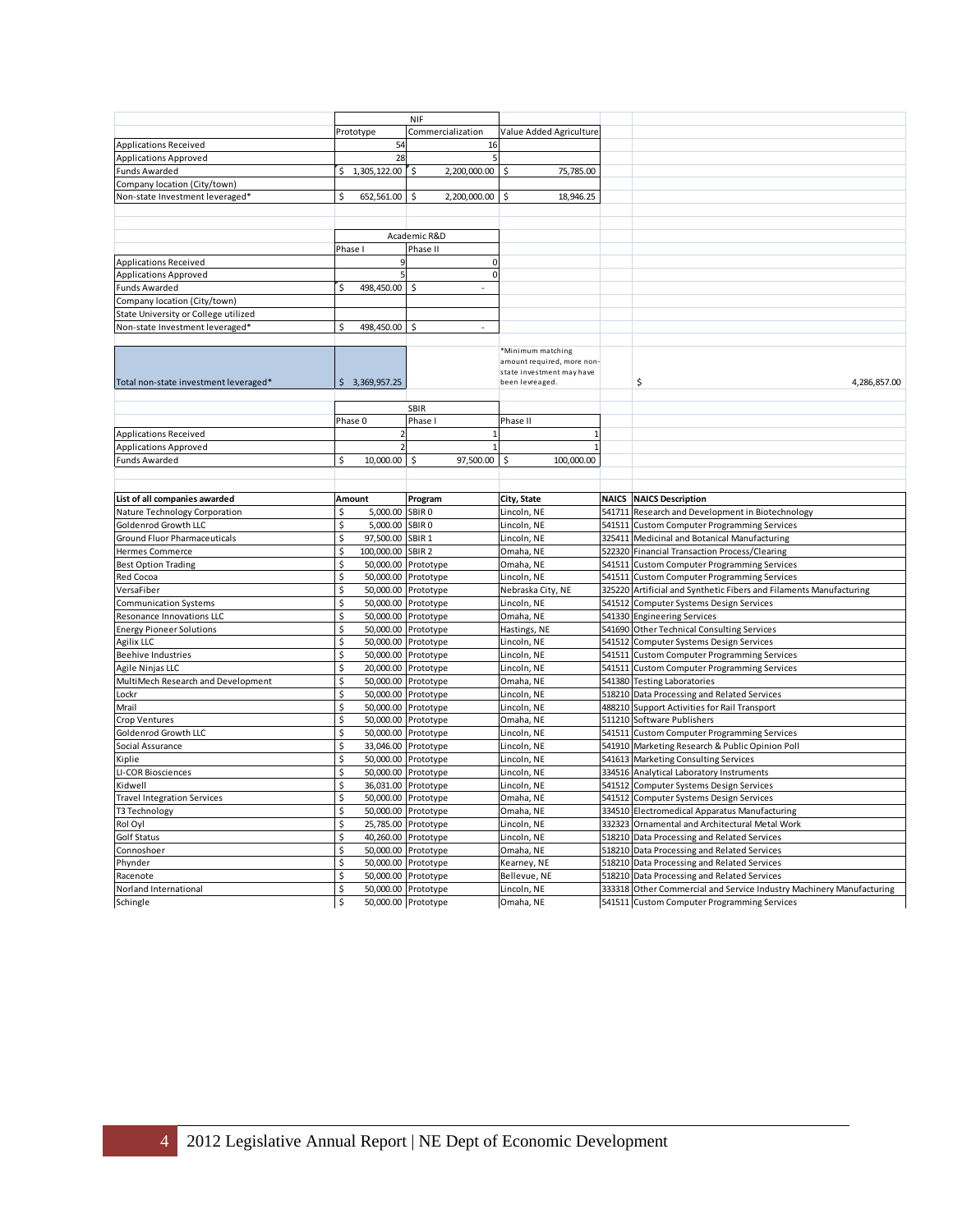### **Civic and Convention Center Financing Fund**

After receiving 49 Preliminary Applications and 21 Full Applications, the Department of Economic Development awarded one Civic and Community Center Financing Fund (CCCFF) project in the 2012 project year. A total of \$250,000 was awarded to the Sidney Civic Center for a \$5.2 million convention and training facility.

Home to Cabela's World Headquarters, and in close proximity to other large companies such as 21st Century Equipment; Sidney is an obvious location for hosting conventions however, existing facilities lack the capacity to host events exceeding 250 attendees. With ample lodging accommodations, restaurants, amenities, and demand for large convention space, the new facility is planned at 30,000 square feet with the capacity to seat anywhere from 800 banquet attendees to 1,000 attendees in a theatre style setting.

The Sidney Convention and Training Center will be available for all types of events from weddings and social gatherings to conventions and training meetings. Design components include attention to and allowance for the flexibility of hosting events with the use of industry-leading technologies. No such facility in the Panhandle presently offers such consideration and amenities.

A number of companies and commissions are expected to select Sidney for conventions as they have a geographical advantage; located only 9 miles from the border of Colorado, 55 miles from Wyoming, at the crossing of the two main rail lines of Union Pacific and Burlington-Northern Santa-Fe Railroad, and at the intersection of four major highways; attracting business from both outside and inside of the state. In addition, UNL–Extension and Western Nebraska Community College have expressed their interest and support for the new training and event facilities, Sidney Public School officials anticipate using the space to host regional sporting and academic events, and the presence of Cabela's will continue to draw interest to the area.

At the time of application, the city was under contract with a Hunden Strategic Partners of Chicago, a real estate development consulting firm, to analyze the impact of the new facility on the existing conditions in the community, provide recommendations for future supplementary and complementary development, and provide financial projections.

The completed project is expected to act as a beacon in the southern Panhandle, capturing events that might otherwise locate in bordering states and encouraging travel intrastate travel from throughout Nebraska.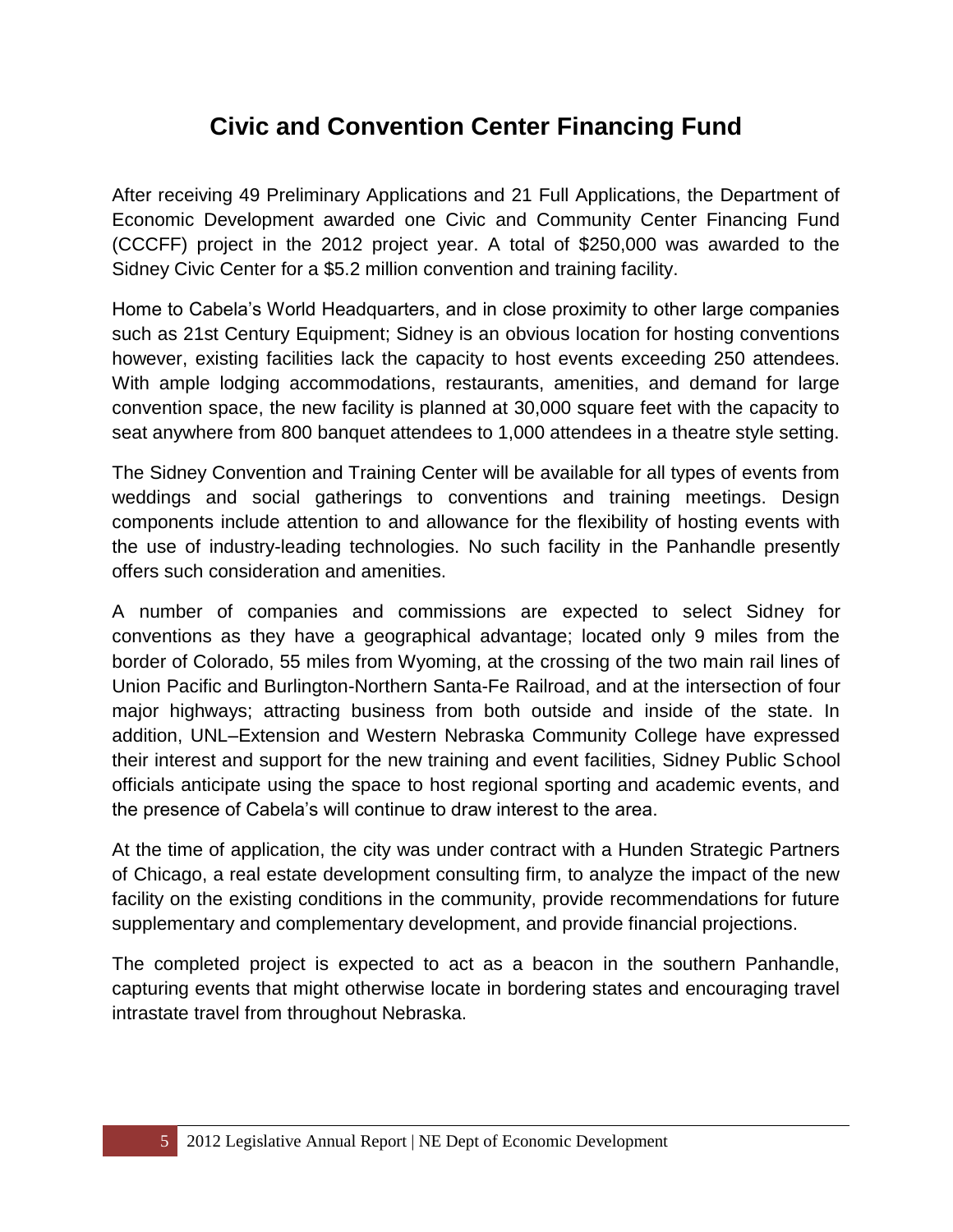## **Customized Job Training**

The Customized Job Training Program oversaw 64 job training projects representing training for 3,581 employees at a total planned cost of \$6,688,961. The average award per employee was \$1,868. Of these projects, 15 were newly-awarded (476 employees with a total cost of \$874,000) and 12 were completed (490 employees with a total cost of \$1,382,064). The remaining 37 projects were awarded before the start of 2012 and remain open until completion. Total Customized Job Training expenditures were \$2,432,032.

Of the 64 active projects, 26 (40.6%) were for businesses located in counties outside the Lincoln and Omaha Metropolitan Statistical Areas (MSA). Thirteen projects were in the Lincoln MSA (Lancaster and Seward counties) and 26 were located in the Omaha MSA (Cass, Douglas, Sarpy, Saunders, and Washington counties).

The majority of projects awarded Customized Job Training funds elected for in-house training (89%). The remaining projects either partnered with a community college or university for training.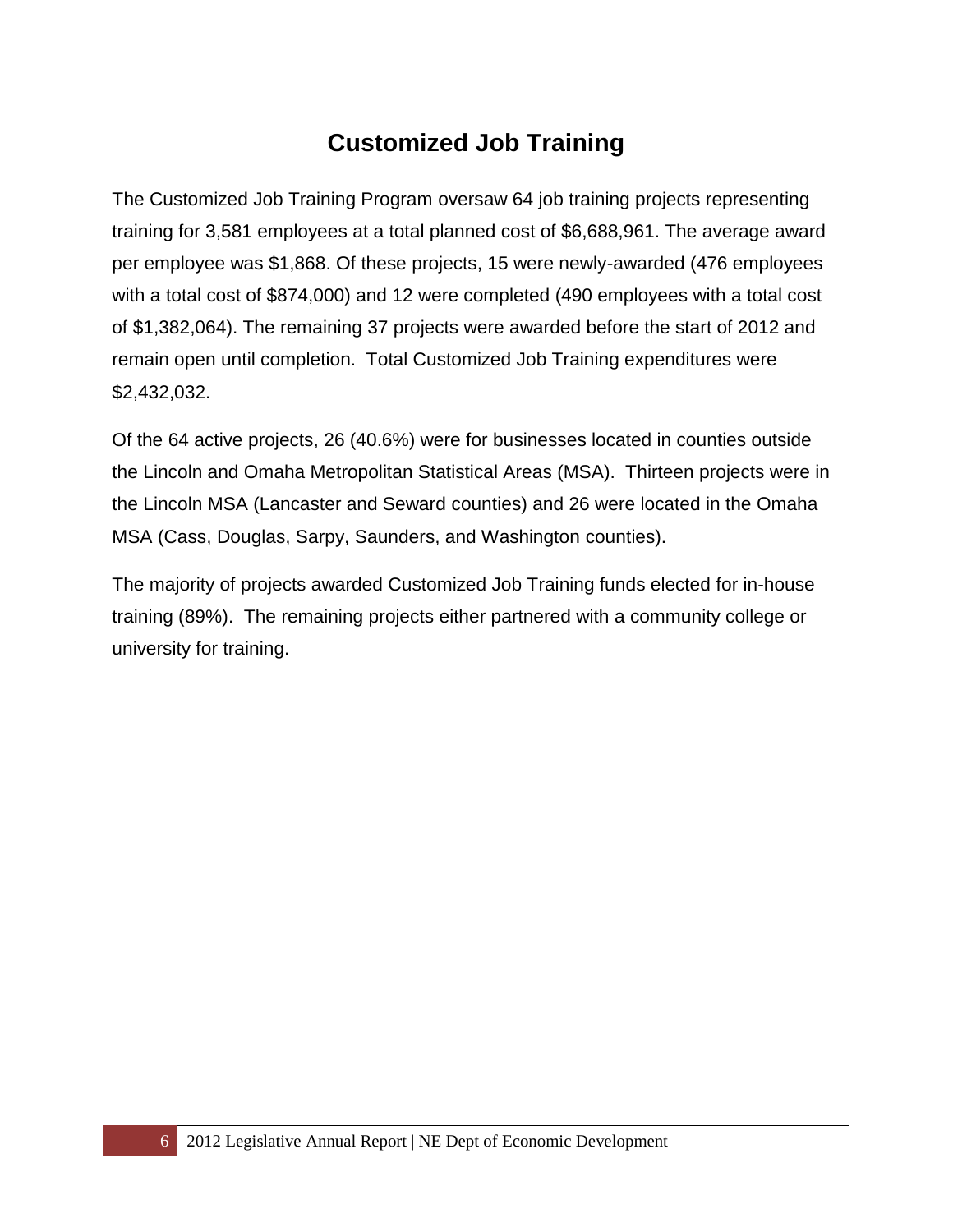| Contract Number -      | Award                     | 2012 Expenditures        | <b>Expenditures to Date</b> | <b>Project Balance</b><br>New Employees |     | <b>Training Institution</b>                | <b>Training Start Date</b> |  |
|------------------------|---------------------------|--------------------------|-----------------------------|-----------------------------------------|-----|--------------------------------------------|----------------------------|--|
| 09-01-085              | 90.000.00<br>Ś            |                          | 82.450.04                   | 7,549.96                                |     | 30 Metropolitan Community College          | 8/14/2008                  |  |
| 09-01-164              | \$1,060,000.00            | $\overline{\phantom{a}}$ | 384,194.32                  | 675,805.68<br>Ś                         |     | 263 In-House Training                      | 1/1/2009                   |  |
| 09-01-207              | 20,000.00                 | i,                       |                             | 20,000.00                               |     | 20 In-House Training                       | 3/30/2009                  |  |
| 10-01-056              | Ś<br>37,500.00            | ä,                       | 13,500.00                   | 24,000.00                               |     | 25 In-House Training                       | 8/12/2009                  |  |
| 10-01-069              | 24,000.00                 | 4,844.34                 | 24,000.00                   |                                         |     | 12 In-House Training                       | 9/3/2009                   |  |
| 10-01-071              | 125,000.00<br>\$          | 58,827.77                | 125,000.00                  | S                                       |     | 26 In-House Training                       | 9/15/2009                  |  |
| 10-01-107              | Ś<br>81,000.00            | L.                       | 75,973.68<br>ς              | Ś<br>5,026.32                           |     | 27 Northeast Community College             | 11/25/2009                 |  |
| 10-01-111              | Ś<br>10,000.00            |                          | 3,000.00                    | 7,000.00<br>\$                          |     | 20 In-House Training                       | 12/10/2009                 |  |
| 10-01-152              | \$<br>200,000.00          | 68,750.63                | Ś<br>149,996.96             | 50,003.04<br>\$                         |     | 50 Southeast Community College             | 3/24/2010                  |  |
| 10-01-153              | Ś<br>20,000.00            | 4,000.00                 | Ś<br>20,000.00              | \$                                      |     | 5 In-House Training                        | 3/10/2010                  |  |
| 10-01-155              | \$<br>150,000.00          | Ś<br>J,                  | 133,500.00                  | Ś<br>16,500.00                          |     | 500 In-House Training                      | 4/9/2010                   |  |
| 10-01-156              | Ś<br>150,000.00           |                          |                             | Ś<br>150,000.00                         |     | 500 In-House Training                      | 4/9/2010                   |  |
| 10-01-159              | \$<br>72,064.31           | 3,757.90                 | 72,064.31<br>Ś              | \$                                      |     | 40 Central Community College               | 2/8/2010                   |  |
| 10-01-161              | Ś<br>132,750.00           |                          | 17,727.67                   | 115,022.33<br>Ś                         | 177 | In-House Training                          | 4/15/2010                  |  |
| 11-01-048              | 120,000.00<br>\$          | J,                       | ÷,                          | \$<br>120,000.00                        |     | 30 In-House Training                       | 7/15/2010                  |  |
| 11-01-056              | Ś<br>7,000.00             | L.                       |                             | Ś<br>7,000.00                           |     | 7 In-House Training                        | 6/28/2010                  |  |
| 11-01-074              | \$<br>37,000.00           | 14,612.59                | 37,000.00                   | Ś                                       |     | 25 In-House Training                       | 11/1/2010                  |  |
| 11-01-075              | 101,500.00<br>\$          | J.                       | 57,048.26<br>Ś              | 44,451.74<br>Ś                          |     | 29 In-House Training                       | 11/1/2010                  |  |
| 11-01-091              | \$<br>250,500.00          | l,                       |                             | 250,500.00                              |     | 167 In-House Training                      | 11/23/2010                 |  |
|                        | Ś                         | $\overline{\phantom{a}}$ |                             | Ŝ                                       |     |                                            |                            |  |
| 11-01-126<br>11-01-138 | 8,000.00<br>Ś<br>5,000.00 | $\overline{a}$           | 4,000.00<br>2,603.57        | 4,000.00<br>\$<br>2,396.43              |     | 2 In-House Training<br>5 In-House Training | 1/11/2011<br>2/3/2011      |  |
|                        |                           |                          |                             |                                         |     |                                            |                            |  |
| 11-01-141              | \$<br>61,500.00           | 16,220.00                | 44,640.00                   | 16,860.00<br>\$                         |     | 41 Central Community College               | 2/8/2011                   |  |
| 11-01-142              | \$<br>410,000.00          | 410,000.00               | 410,000.00                  | Ś                                       | 100 | <b>Central Community College</b>           | 2/21/2011                  |  |
| 11-01-145              | 22,500.00<br>Ś            | 15,000.00                | 15,000.00                   | 7,500.00                                |     | 20 In-House Training                       | 2/21/2011                  |  |
| 11-01-146              | \$<br>24,000.00           | 16,108.80                | 20,108.80<br>Ś              | Ś<br>3,891.20                           |     | 6 In-House Training                        | 3/25/2011                  |  |
| 11-01-147              | \$<br>430,000.00          | 366,625.75               | 366,625.75                  | Ś<br>63,374.25                          |     | 172 In-House Training                      | 2/28/2011                  |  |
| 11-01-151              | 75,000.00<br>Ś            | 45,785.09                | 69,088.70                   | 5,911.30<br>Ś                           |     | 30 In-House Training                       | 3/15/2011                  |  |
| 11-01-152              | 56.000.00<br>Ś            | 32,506.00                | 56,000.00                   |                                         |     | 16 In-House Training                       | 3/14/2011                  |  |
| 11-01-153              | Ś<br>20,900.00            | ä,                       | ÷,                          | 20.900.00<br>Ś                          |     | 5 In-House Training                        | 4/21/2011                  |  |
| 11-01-154              | Ś<br>10,000.00            |                          |                             | 10,000.00                               |     | 5 In-House Training                        | 4/21/2011                  |  |
| 11-01-155              | Ś<br>16,000.00            | 10,745.50                | 12,269.50                   | 3,730.50                                |     | 8 In-House Training                        | 4/25/2011                  |  |
| 11-01-157              | Ś<br>272,000.00           | 205,729.66               | 270,986.97                  | 1,013.03                                |     | 68 In-House Training                       | 5/5/2011                   |  |
| 11-01-158              | 40,000.00<br>\$           |                          | Ś                           | 40,000.00<br>Ś                          |     | 10 In-House Training                       | 4/20/2011                  |  |
| 11-01-160              | Ś<br>48,000.00            | 22,092.55                | 36,506.00<br>Ś              | \$<br>11,494.00                         |     | 12 In-House Training                       | 5/13/2011                  |  |
| 11-01-161              | \$<br>54,000.00           | Ś<br>22,171.20           | Ś<br>22,171.20              | \$<br>31,828.80                         |     | 18 In-House Training                       | 5/6/2011                   |  |
| 11-01-168              | Ś<br>34.997.00            |                          | 24.284.57                   | 10,712.43<br>Ś                          |     | 10 In-House Training                       | 3/17/2011                  |  |
| 11-01-173              | Ś<br>60,000.00            | 21,668.27                | 60,000.00                   | \$                                      |     | 15 UNK                                     | 6/2/2011                   |  |
| 11-01-183              | Ś<br>10,000.00            | 5,680.00                 | 8,000.00                    | 2,000.00<br>Ś                           |     | 5 In-House Training                        | 6/19/2011                  |  |
| 12-01-040              | \$<br>141,500.00          | 141,500.00               | 141,500.00                  | Ś                                       |     | 45 In-House Training                       | 7/1/2011                   |  |
| 12-01-041              | Ś<br>6,500.00             | 6,500.00                 | 6,500.00                    | \$<br>i,                                |     | 5 In-House Training                        | 6/30/2011                  |  |
| 12-01-043              | \$<br>237,500.00          | 237,500.00               | 237,500.00                  | Ś                                       |     | 124 In-House Training                      | 7/27/2011                  |  |
| 12-01-049              | 7,500.00<br>Ś             |                          |                             | 7,500.00<br>Ś                           |     | 5 In-House Training                        | 8/25/2011                  |  |
| 12-01-051              | \$<br>288,000.00          | L.                       | ÷,                          | Ś<br>288,000.00                         |     | 96 In-House Training                       | 8/26/2011                  |  |
| 12-01-052              | 32,000.00<br>\$           | 22,524.95                | 22,524.95                   | 9,475.05<br>Ś                           |     | 8 In-House Training                        | 6/29/2010                  |  |
| 12-01-054              | \$<br>33,750.00           | 20,250.00                | 20,250.00<br>Ś              | 13,500.00<br>\$                         |     | 45 In-House Training                       | 10/6/2011                  |  |
| 12-01-067              | Ś<br>105,000.00           |                          |                             | 105,000.00                              |     | 35 In-House Training                       | 10/31/2011                 |  |
| 12-01-071              | Ś<br>22,500.00            | ÷,                       |                             | 22,500.00<br>Ś                          |     | 30 In-House Training                       | 10/30/2011                 |  |
| 12-01-080              | \$<br>402,000.00          | 395,687.88               | 395,687.88                  | Ś<br>6,312.12                           |     | 134 In-House Training                      | 12/5/2011                  |  |
| 12-01-097              | Ś<br>18,000.00            |                          |                             | 18,000.00<br>Ś                          |     | 12 In-House Training                       | 1/4/2012                   |  |
| 12-01-098              | 192,500.00<br>Ś           | 192,500.00               | 192,500.00                  |                                         |     | 77 In-House Training                       | 4/1/2011                   |  |
| 12-01-145              | Ś<br>5,000.00             | 5,000.00                 | 5,000.00<br>Ś               | \$                                      |     | 1 In-House Training                        | 2/10/2012                  |  |
| 12-01-199              | Ś<br>18,000.00            |                          |                             | \$<br>18,000.00                         |     | 12 In-House Training                       | 3/30/2012                  |  |
| 12-01-209              | \$<br>28,000.00           | 24,000.00                | 24,000.00                   | 4,000.00                                |     | 7 In-House Training                        | 4/14/2012                  |  |
| 12-01-222              | 45,000.00<br>Ś            | J.                       |                             | 45.000.00                               |     | 18 In-House Training                       | 4/19/2012                  |  |
| 12-01-230              | Ś<br>237,000.00           |                          |                             | 237,000.00                              |     | 79 In-House Training                       | 5/1/2012                   |  |
| 12-01-243              | Ś<br>60,000.00            | 4,962.82                 | 4,962.82                    | Ś<br>55,037.18                          |     | 30 In-House Training                       | 5/9/2012                   |  |
| 12-01-259              | Ś<br>25,000.00            | 22,480.00                | 22,480.00                   | 2,520.00                                |     | 50 In-House Training                       | 5/9/2012                   |  |
| 12-01-261              | Ś<br>18,000.00            |                          |                             | 18,000.00                               |     | 12 In-House Training                       | 6/7/2012                   |  |
| 12-01-286              | 14,000.00<br>Ś            | 14,000.00                | 14,000.00<br>ሩ              | Ś                                       |     | 14 In-House Training                       | 6/29/2012                  |  |
| 13-01-022              | \$<br>40,000.00           | \$<br>$\overline{a}$     | Ś<br>÷                      | \$<br>40,000.00                         |     | 10 In-House Training                       | 8/17/2012                  |  |
|                        |                           |                          |                             |                                         |     |                                            |                            |  |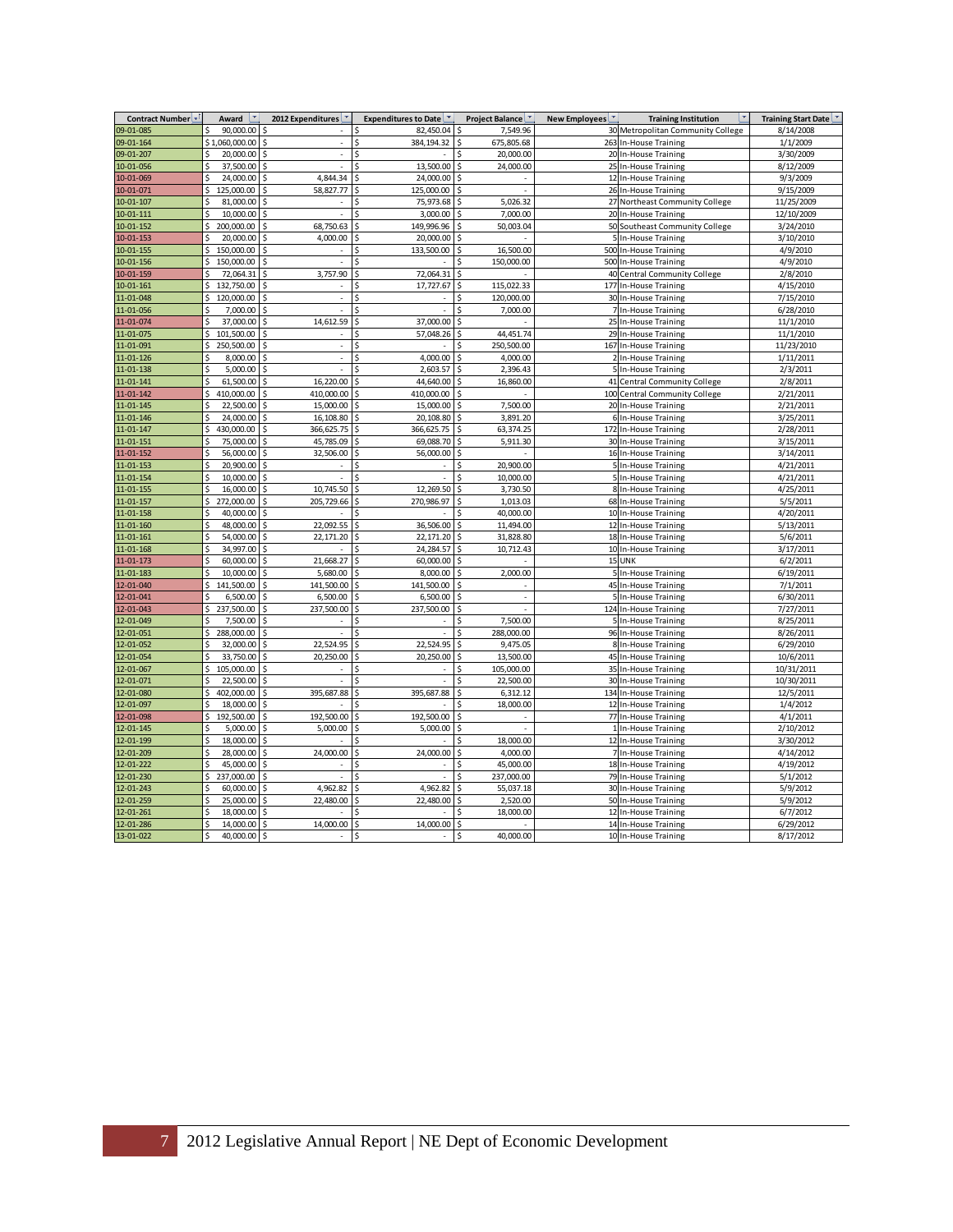#### **Intern Nebraska (InternNE)**

The InternNE program had a total of 175 projects during 2012. Of these projects, 41 were closed between January 1, 2012 and December 31, 2012 leaving 134 as active projects at the end of 2012. All together 445 internship positions were approved and \$2,088,500 granted to the participating companies. Of the awarded positions, 254 were filled within the 2012 calendar year. The InternNE program disbursed \$490,232, where 44% was reimbursed to the 41 companies with contracts that closed during 2012. Of the 175 projects in 2012, 111 were for businesses located within Lancaster, Douglas or Sarpy Counties.

| <b>Closed Contracts</b> |                                   |                            |                          |                                    |            |                                            |
|-------------------------|-----------------------------------|----------------------------|--------------------------|------------------------------------|------------|--------------------------------------------|
| Contract<br>Number      | <b>Positions</b><br><b>Filled</b> |                            | Total<br>Expended        | <b>Contract Start Contract End</b> |            | Company                                    |
| 11-01-191               |                                   | 65                         | 22,339                   | 6/8/2011                           | 8/31/2012  | Chief Industries                           |
| 12-01-076               |                                   | $4\overline{5}$            | 20,000                   | 11/14/2011                         | 11/14/2012 | Novartis Consumer Health                   |
| 11-01-188               |                                   | $5\overline{\right}$ \$    | 12,726                   | 6/3/2011                           | 6/3/2012   | Ameritas Life Insurance Corporation        |
| 11-01-242               |                                   | $5\overline{\smash{5}}$    | 11,498                   | 8/3/2011                           | 8/3/2012   | Ward Laboratories, Inc.                    |
| 11-01-241               |                                   | $3\overline{5}$            | 9,944                    | 7/29/2011                          | 7/29/2012  | <b>Black Hills Energy</b>                  |
| 11-01-253               |                                   | $2\frac{1}{5}$             | 9,407                    | 8/25/2011                          | 8/25/2012  | AmeriSphere Multifamily Finance, LLC       |
| 11-01-239               |                                   | $2\overline{5}$            | 9,350                    | 6/8/2011                           | 6/8/2012   | Assurity Life Insurance Company            |
| 12-01-085               |                                   | $2 \mid 5$                 | 8,700                    | 12/21/2011                         | 12/21/2012 | KZCO, Inc.                                 |
| 11-01-194               |                                   | $3\overline{5}$            | 8,473                    | 6/1/2011                           | 6/1/2012   | <b>Green Bein' Productions</b>             |
| 11-01-267               |                                   | $2\overline{5}$            | 6,908                    | 9/15/2011                          | 9/15/2012  | Communication Systems Solutions, LLC       |
| 12-01-063               |                                   | $2 \mid 5$                 | 5,692                    | 11/3/2011                          | 11/3/2012  | <b>Wells Fargo</b>                         |
| 11-01-184               |                                   | $1\overline{5}$            | 5,000                    | 6/1/2011                           | 6/1/2012   | Nebraska Aluminum Castings, Inc.           |
| 11-01-249               |                                   | $1 \,$ \$                  | 5,000                    | 8/15/2011                          | 8/15/2012  | Resonance Innovations                      |
| 11-01-190               |                                   | $1\overline{\phantom{0}}$  | 5,000                    | 6/1/2011                           | 6/1/2012   | Bruckman Rubber Co.                        |
| 11-01-196               |                                   | $1 \,$ \$                  | 5,000                    | 6/1/2011                           | 6/1/2012   | <b>Industrial Irrigation Services</b>      |
| 12-01-077               |                                   | $1\overline{\phantom{0}}$  | 5,000                    | 11/23/2011                         | 11/23/2012 | Citizens State Bank                        |
| 11-01-255               |                                   | $2\overline{5}$            | 4,943                    | 8/29/2011                          | 8/29/2012  | Management Communication Services, Inc.    |
| 11-01-214               |                                   | $2 \mid 5$                 | 4,320                    | 6/1/2011                           | 6/1/2012   | Sun Tech Industries, Inc.                  |
| 11-01-259               |                                   | $1\overline{\phantom{0}}$  | 4,093                    | 9/1/2011                           | 9/1/2012   | Agile Sports Technologies                  |
| 11-01-222               |                                   | $2\overline{5}$            | 4,064                    | 6/21/2011                          | 6/21/2012  | Firstar Fiber Corp.                        |
| 12-01-079               |                                   | $1\overline{\phantom{0}}$  | 3,976                    | 12/1/2011                          | 12/1/2012  | Cleaver-Brooks, Inc.                       |
| 11-01-230               |                                   | $2 \mid 5$                 | 3,863                    | 6/22/2011                          | 9/1/2012   | Nebraska Bank of Commerce                  |
| 11-01-220               |                                   | $1 \,$ \$                  | 3,849                    | 6/21/2011                          | 6/21/2012  | GC Image, LLC                              |
| 11-01-251               |                                   | $1\overline{\phantom{0}}$  | 3,500                    | 8/18/2011                          | 8/18/2012  | EF Johnson Technologies                    |
| 11-01-262               |                                   | $2 \mid 5$                 | 3,436                    | 9/1/2011                           | 9/1/2012   | Maly Marketing                             |
| 11-01-256               |                                   | $2 \mid 5$                 | 3,304                    | 8/24/2011                          | 8/24/2012  | Molex, Inc                                 |
| 12-01-062               |                                   | $1\overline{\phantom{0}}$  | 3,192                    | 11/9/2011                          | 11/9/2012  | Wahoo State Bank                           |
| 11-01-228               |                                   | $1 \,$ \$                  | 3,078                    | 6/1/2011                           | 6/1/2012   | Nebraska Machinery Company                 |
| 11-01-217               |                                   | $2 \overline{\phantom{a}}$ | 2,728                    | 6/10/2011                          | 6/10/2012  | Vipa Solutions, LLC                        |
| 11-01-290               |                                   | $1\overline{\phantom{0}}$  | 2,484                    | 10/6/2011                          | 10/6/2012  | Platte Valley Financial Services Companies |
| 11-01-296               |                                   | $1\overline{\phantom{0}}$  | 2,466                    | 10/19/2011                         | 10/19/2012 | Arbor Bank                                 |
| 11-01-261               |                                   | $1\overline{\phantom{0}}$  | 2,447                    | 9/13/2011                          | 9/13/2012  | <b>Graepel North America</b>               |
| 11-01-248               |                                   | $1\overline{\phantom{0}}$  | 2,052                    | 8/12/2011                          | 8/12/2012  | Prism Technologies, LLC                    |
| 11-01-297               |                                   | $1\overline{\phantom{0}}$  | 1,909                    | 10/21/2011                         | 10/21/2012 | Movebacktonebraska.com                     |
| 11-01-279               |                                   | $1\overline{\phantom{0}}$  | 1,779                    | 10/5/2011                          | 10/5/2012  | Redstone Communications Group, Inc.        |
| 11-01-237               |                                   | $1\overline{\phantom{0}}$  | 1,587                    | 7/22/2011                          | 7/22/2012  | <b>Fasse Valves</b>                        |
| 11-01-185               |                                   | $1\overline{\phantom{0}}$  | 1,241                    | 6/1/2011                           | 6/1/2012   | ACCESSbank                                 |
| 12-01-084               |                                   | $0$ \$                     | $\sim$                   | 12/21/2011                         | 12/21/2012 | <b>Great West Casualty Company</b>         |
| 11-01-281               |                                   | $0\overline{5}$            | $\overline{\phantom{a}}$ | 10/13/2011                         | 10/13/2012 | Alley Poyner Macchietto Architecture, P.C. |
| 12-01-074               |                                   | $0\vert$ \$                | $\sim$                   | 11/15/2011                         | 11/15/2012 | American Laboratories                      |
| 12-01-088               |                                   | $0\sqrt{5}$                | ÷.                       | 12/9/2011                          | 12/9/2012  | Building System Solutions, Inc.            |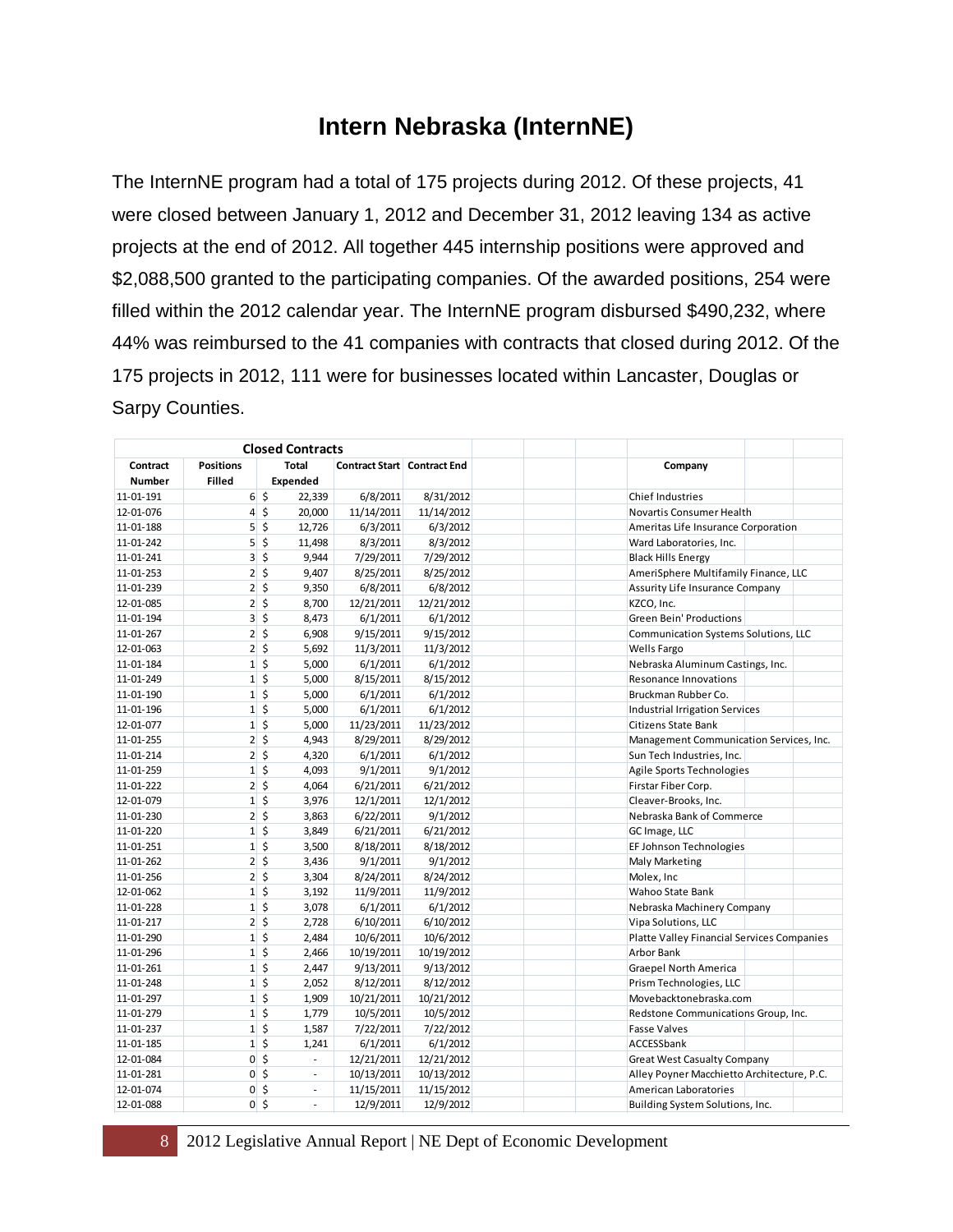#### **Nebraska Affordable Housing Trust Fund**

The Nebraska Affordable Housing Trust Fund (NAHTF) was created by the 1996 Nebraska Affordable Housing Act to enhance economic development in the State and provide safe, affordable housing to Nebraska's citizens. Funding is received from the revenue generated through the State's Documentary Stamp Tax. For the 2012 program year, it awarded \$4,271,470, matched by \$3,359,384; created 139 housing units; and generated employment in the amount of 116.8.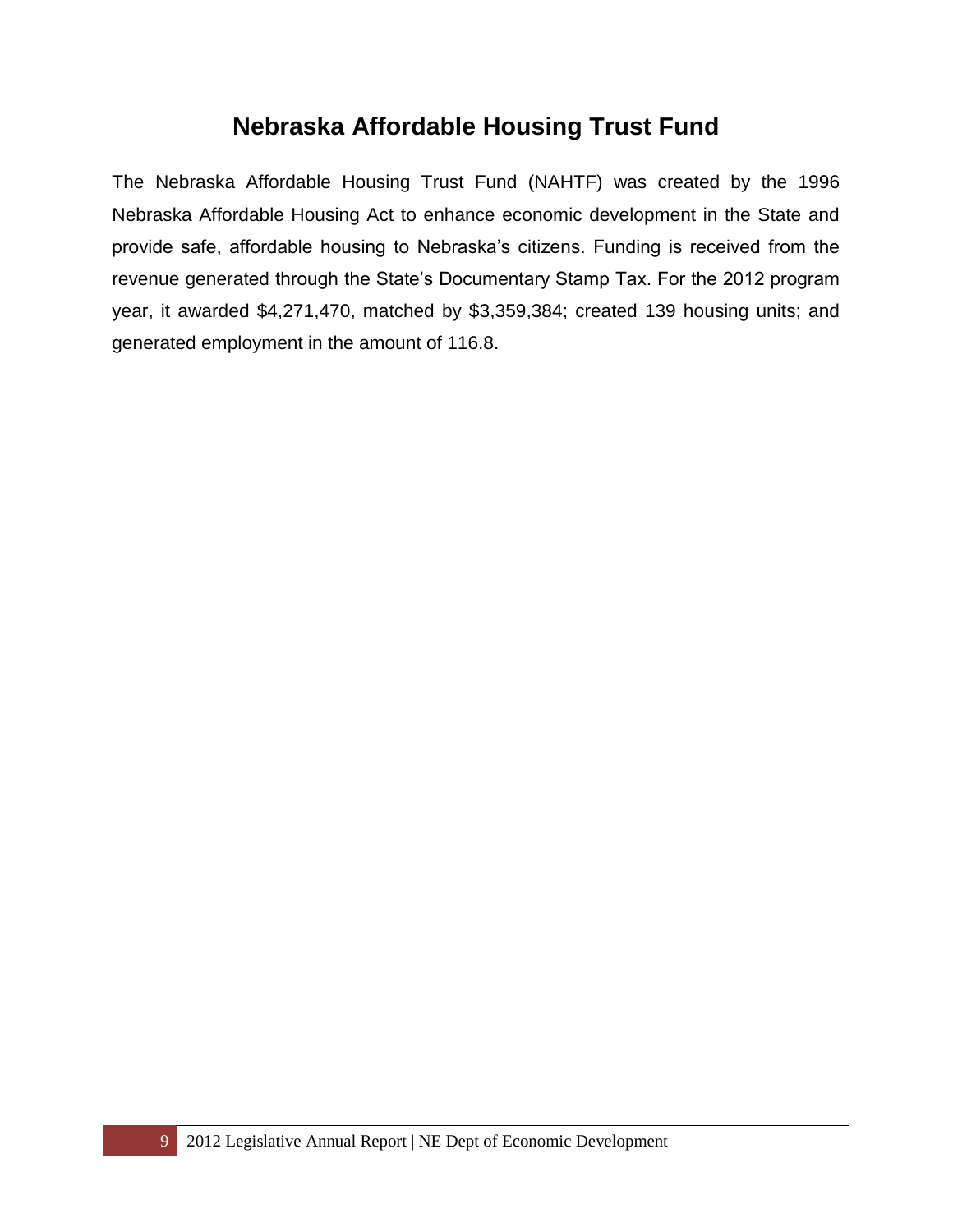|                        |                                     |                                                  | Award     | Leveraged    | <b>Units</b>   | Employment  | <b>Community Revenue</b> |         |  |
|------------------------|-------------------------------------|--------------------------------------------------|-----------|--------------|----------------|-------------|--------------------------|---------|--|
| <b>Contract Number</b> | Recipient                           | Location(s)                                      | Amount    | <b>Funds</b> | Completed      | Generated   | Investment               | in AHTF |  |
|                        |                                     | Villages of: Brady,<br>Curtis, Hershey,          |           |              |                |             |                          |         |  |
|                        |                                     | Maxwell, Sutherland,                             |           |              |                |             |                          |         |  |
|                        | Lincoln County                      | Wallace, and Wellfleet;                          |           |              |                |             |                          |         |  |
| 12TFTA3011             | CDC                                 | City of North Platte                             | \$25,000  | \$94,000     | <b>NA</b>      | $1.8$ \$    | 192,654                  |         |  |
|                        |                                     | Counties of: Blaine,<br>Boyd, Brown, Cherry,     |           |              |                |             |                          |         |  |
|                        |                                     | Custer, Greeley,                                 |           |              |                |             |                          |         |  |
|                        | Central                             | Garfield, Hamilton, Holt,                        |           |              |                |             |                          |         |  |
|                        | Nebraska                            | Howard, Keya Paha,                               |           |              |                |             |                          |         |  |
|                        | Economic<br>Development,            | Loup, Merrick, Rock,<br>Sherman, Valley, and     |           |              |                |             |                          |         |  |
| 12TFTA2030             | Inc.                                | Wheeler                                          | \$25,000  | \$20,000     | <b>NA</b>      | 0.7         | \$<br>72,852             |         |  |
|                        | Southeast                           | Counties of: Cass,                               |           |              |                |             |                          |         |  |
|                        | Nebraska<br>Community               | Johnson, Nemaha, Otoe,<br>Pawnee, Richardson,    |           |              |                |             |                          |         |  |
| 12TFTA6004             | Action                              | and Sarpy                                        | \$25,000  | \$2,500      | <b>NA</b>      | $0.4 \,$ \$ | 44,521                   |         |  |
|                        |                                     |                                                  |           |              |                |             |                          |         |  |
| 12TFTA5037             |                                     | Ho-Chunk CDC Village of Winnebago                | \$25,000  | \$2,500      | <b>NA</b>      | $0.4$ \$    | 44,521                   |         |  |
| 12TFRH2032             | Village of<br>Wolbach               | Village of Wolbach                               | \$126,795 | \$0          | 4              | $1.9$ \$    | 205,274                  |         |  |
|                        |                                     | The counties of: Blaine,                         |           |              |                |             |                          |         |  |
|                        |                                     | Boyd, Brown, Cherry,                             |           |              |                |             |                          |         |  |
|                        | Central                             | Custer, Garfield,<br>Greeley, hamilton, Holt,    |           |              |                |             |                          |         |  |
|                        | Nebraska                            | Howard, Keya Paha,                               |           |              |                |             |                          |         |  |
|                        | Economic                            | Loup, Merrick, Rock,                             |           |              |                |             |                          |         |  |
| 12TFRH2031             | Development,<br>Inc.                | Sherman, Valley and<br>Wheeler                   |           | \$0          | 5              | $2.3$ \$    | 244,104                  |         |  |
|                        | <b>Stuart Village</b>               |                                                  | \$150,780 |              |                |             |                          |         |  |
| 12TFRH2029             | Manor                               | Village of Stuart                                | \$255,000 | \$89,224     | $\mathbf{2}$   | $5.3$ \$    | 557,278                  |         |  |
| 12TFRH5034             | City of Norfolk                     | City of Norfolk                                  | \$501,905 | \$422,620    | $\overline{7}$ |             | 14.2 \$1,496,751         |         |  |
| 12TFRH3012             | Lincoln County<br>CDC               | City of North Platte                             |           | \$31,540     | 4              | 3.5         |                          |         |  |
|                        | City of                             |                                                  | \$195,040 |              |                |             | 366,820<br>\$            |         |  |
| 12TFHP5051             | Columbus                            | City of Columbus                                 | \$500,000 | \$223,000    | $\overline{9}$ |             | $11.1$ \$ 1,170,494      |         |  |
|                        | Southeast                           |                                                  |           |              |                |             |                          |         |  |
|                        | Nebraska<br>Community               | Counties of: Johnson,<br>Nemaha, Pawnee, and     |           |              |                |             |                          |         |  |
| 12TFHO6002             | Action                              | Richardson                                       | \$400,000 | \$40,000     | 14             | $6.7$ \$    | 712,334                  |         |  |
|                        | Western                             |                                                  |           |              |                |             |                          |         |  |
|                        | Nebraska<br>Housing                 | Cities of: Gering and<br>Scottsbluff; The county |           |              |                |             |                          |         |  |
| 12TFHP1010             | Opportunities                       | of Scotts Bluff County                           | \$134,000 | \$25,000     | 35             | 2.4         | \$<br>257,412            |         |  |
|                        | Village of                          |                                                  |           |              |                |             |                          |         |  |
| 12TFHP1009             | Gering                              | Village of Gering<br>Counties of: Dawes,         | \$465,000 | \$448,500    | 5              |             | 14 \$ 1,478,903          |         |  |
|                        | High Plains                         | Sheridan, Sioux, Box                             |           |              |                |             |                          |         |  |
| 12TFHP1035             | CDC                                 | Butte, and Morrill                               | \$75,000  | \$0          | 12             | $1.1 \,$ \$ | 121,421                  |         |  |
| 12TFHP6005             |                                     | City of Seward Seward County                     | \$349,000 | \$840,000    | 14             |             | 18.2 \$ 1,924,921        |         |  |
|                        | <b>Thayer County</b><br>Development |                                                  |           |              |                |             |                          |         |  |
| 12TFHP6016             | Alliance                            | <b>Thayer County</b>                             | \$157,500 | \$300,000    | 5              |             | $7 \,$ \$<br>740,665     |         |  |
|                        | Southeast                           | Counties of: Cass,                               |           |              |                |             |                          |         |  |
|                        | Nebraska<br>Community               | Johnson, Nemaha, Otoe,                           |           |              |                |             |                          |         |  |
| 12TFHP6006             | Action                              | Pawnee, Richardson,<br>and Sarpy                 | \$400,000 | \$710,500    | 15             |             | 17 \$ 1,797,834          |         |  |
|                        |                                     | Counties of: Burt, Cedar,                        |           |              |                |             |                          |         |  |
|                        |                                     | Colfax, Cuming, Dakota,                          |           |              |                |             |                          |         |  |
|                        | Northeast                           | Dodge, Dixon, Rural<br>Douglas, Madison,         |           |              |                |             |                          |         |  |
|                        | Economic                            | Pierce, Platte, Stanton,                         |           |              |                |             |                          |         |  |
|                        | Development,                        | Thurston, Washinton,                             |           |              |                |             |                          |         |  |
| 12TFHP5017             | Inc.<br>Southwest                   | and Wayne                                        | \$365,800 | \$110,000    | 4              | $7.3$ \$    | 770,292                  |         |  |
|                        | Nebraska                            |                                                  |           |              |                |             |                          |         |  |
|                        | Community                           |                                                  |           |              |                |             |                          |         |  |
| 12TFHP3052             | <b>Betterment</b><br>Corporation    | Cities of: Imperial,<br>Wauneta, and Grant       | \$95,650  | \$0          | 4              | $1.5$ \$    | 154,852                  |         |  |
|                        |                                     |                                                  |           |              |                |             |                          |         |  |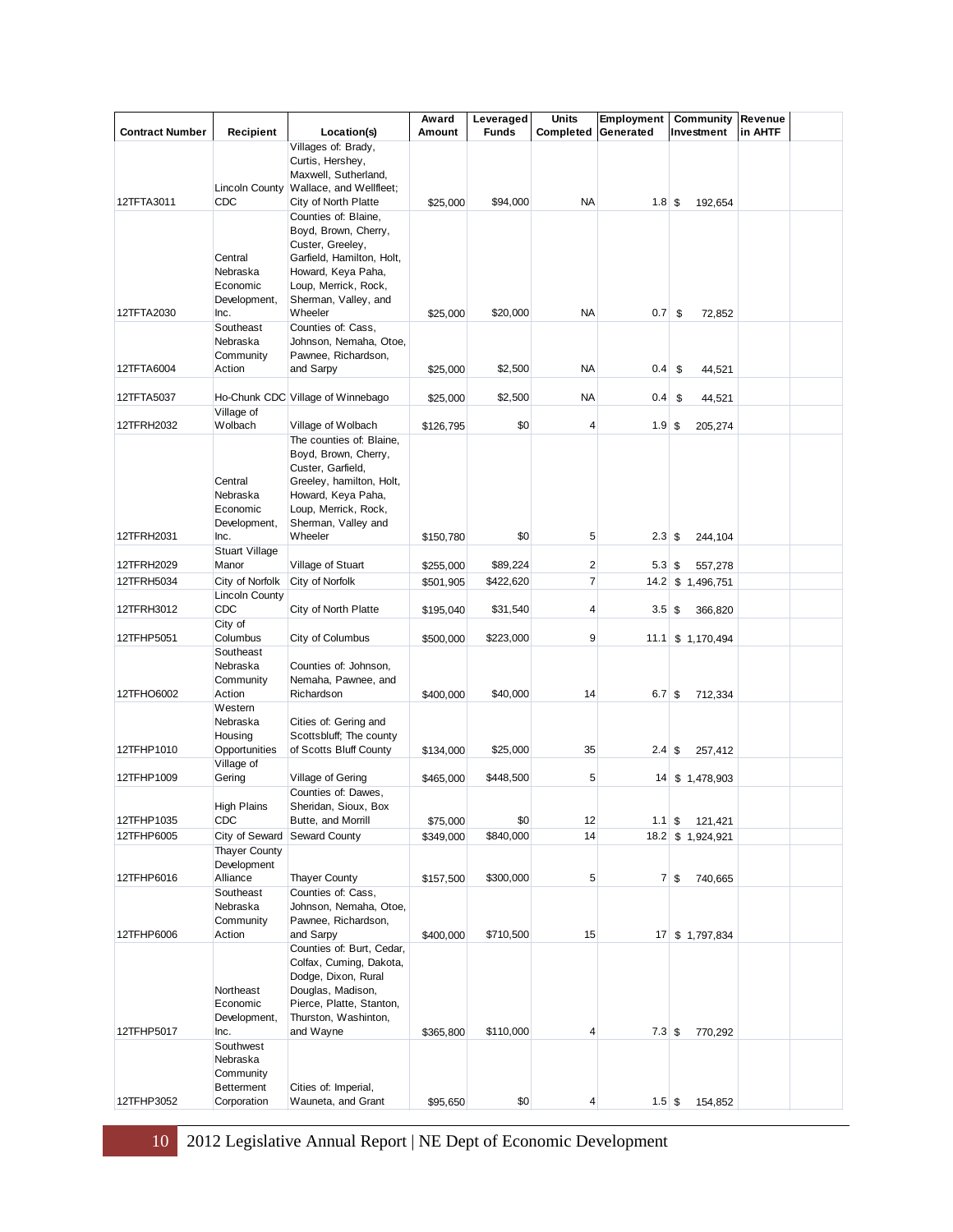## **Nebraska Operational Assistance Act**

The Nebraska Operational Assistance Act requires DED to develop a program to assist potential high-growth businesses to establish a foundation sufficient for the attraction of private equity.

This assistance includes:

- market analysis;
- executive recruitment;
- sales and marketing;
- financial planning;
- business structure;
- business plan review; and
- intellectual property development.

The program, provided under the Act, may also include:

- cooperating with other service entities to facilitate the effectiveness of the overall program,
- developing a statewide system to facilitate venture capital investing;
- identifying potential investors and providing those investors with information about investment opportunities in Nebraska;
- identifying entrepreneurs and high-growth businesses and providing them with information about investors seeking investment opportunities;
- developing a clearinghouse and access point for information about venture capital investment opportunities in Nebraska;
- serving as the central organization and establishing means of delivering appropriate education and training programs for potential investors in business enterprises;
- facilitating the formation of private venture capital funds; and
- helping form intrastate or industry-specific venture capital networks.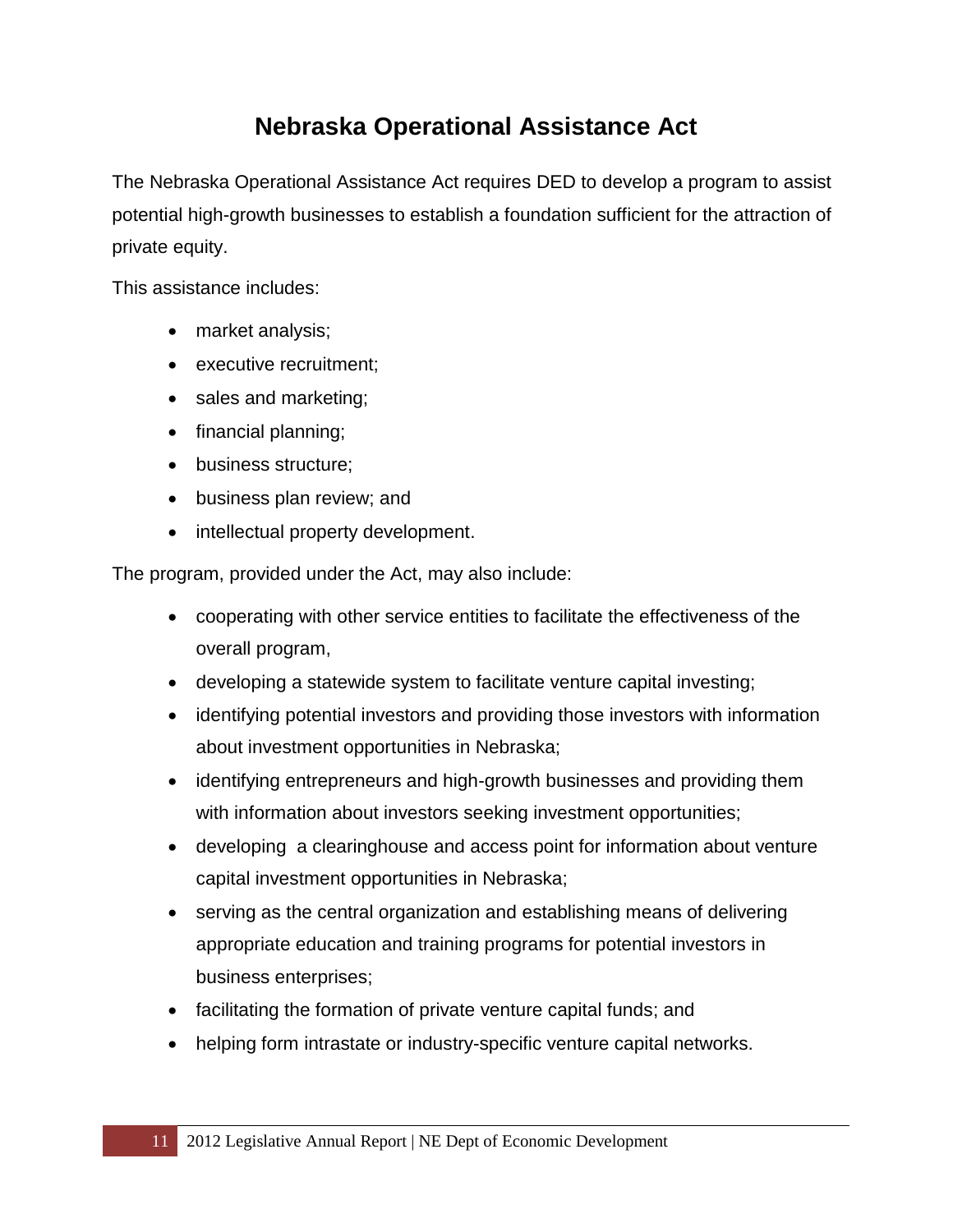#### **Nebraska Operational Assistance Act (Continued)**

Invest Nebraska Corporation, a non-profit, 501(c)(3) venture development organization, was selected by the Department in December 2011 to develop the program under the Act. The organization advises and invests in early stage businesses across the state. Invest Nebraska is governed by a twelve-member volunteer board of directors. These directors bring a wealth of experience to the organization that includes: university research and commercialization, venture capital, accounting, investment portfolio management, angel investing, private equity, early-stage entrepreneurial development, patent law, transaction law, and banking. The organization is led by an entrepreneur with significant venture capital experience.

Since 2009, Invest Nebraska has provided operational assistance totaling \$488,000 to start-up businesses in Nebraska. This financial assistance has come in form of lowinterest loans and equity ownership. As of 12/31/12, these businesses received a total of \$3.9 million in follow-on capital. For each dollar of financial assistance provided by Invest Nebraska, \$8 in outside capital was received by the various portfolio companies.

During calendar year 2012, the technical assistance provided by Invest Nebraska included:

- Reviewing 47 business plans
- Engaging 77 entrepreneurs to discuss their ideas and/or businesses
- Listening to 54 pitches and providing valuable follow-up feedback
- Conducting due diligence on 13 companies for possible investment
- Collaborating with DED and hosting 35 community meetings across Nebraska for entrepreneurs, service providers, economic development professionals, and elected leaders with a total attendance of 437

Invest Nebraska also engaged 14 institutional investors representing private equity, angel investors, venture capital, and mezzanine financing organizations. Developing these relationships helps move Nebraska forward in further developing a network of institutional capital investing in Nebraska startups and businesses.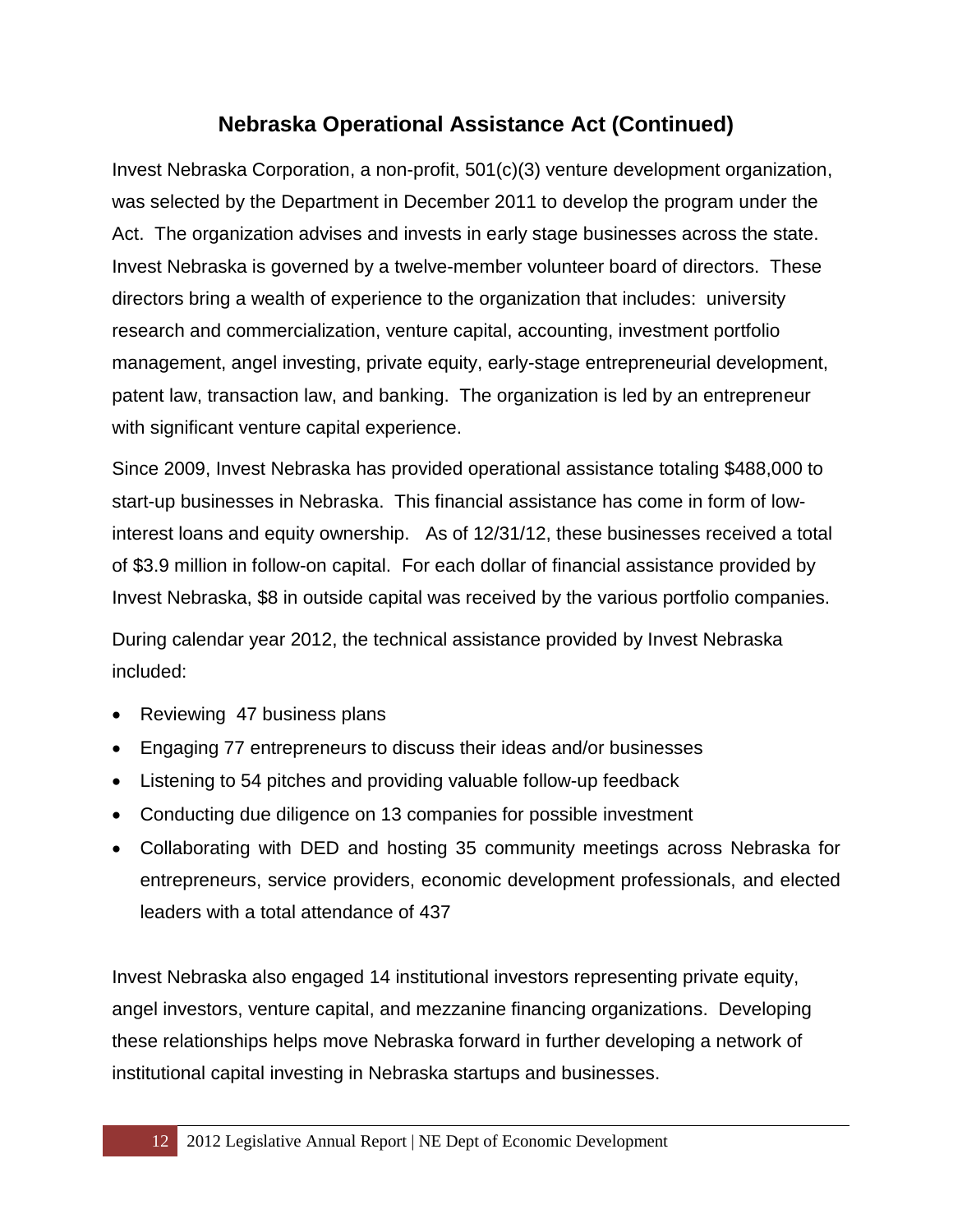#### **Nebraska Operational Assistance Act (Continued)**

Invest Nebraska also developed an online clearinghouse and access point for information about angel investment opportunities in Nebraska. Invest Nebraska has selected the gust platform [\(www.gust.com\)](http://www.gust.com/) as this clearinghouse. Gust, formerly known as angelsoft, provides a global platform for the sourcing and management of early-stage investments. The platform is endorsed by the Angel Capital Association, the World Business Angels Association, the National Angel Capital Organization, and the National Association of Seed and Venture Funds.

Potential or interested accredited angel investors contact Invest Nebraska for access to the clearinghouse. The investors are then e-invited to be members of the "deal room." Individuals then receive an email from Invest Nebraska granting them access. In this deal room, interested angels can review material provided by the company, due diligence information completed by Invest Nebraska, and possible comments about the deal. If the angel requires additional information regarding the company, they then contact Invest Nebraska or the owner of the company.